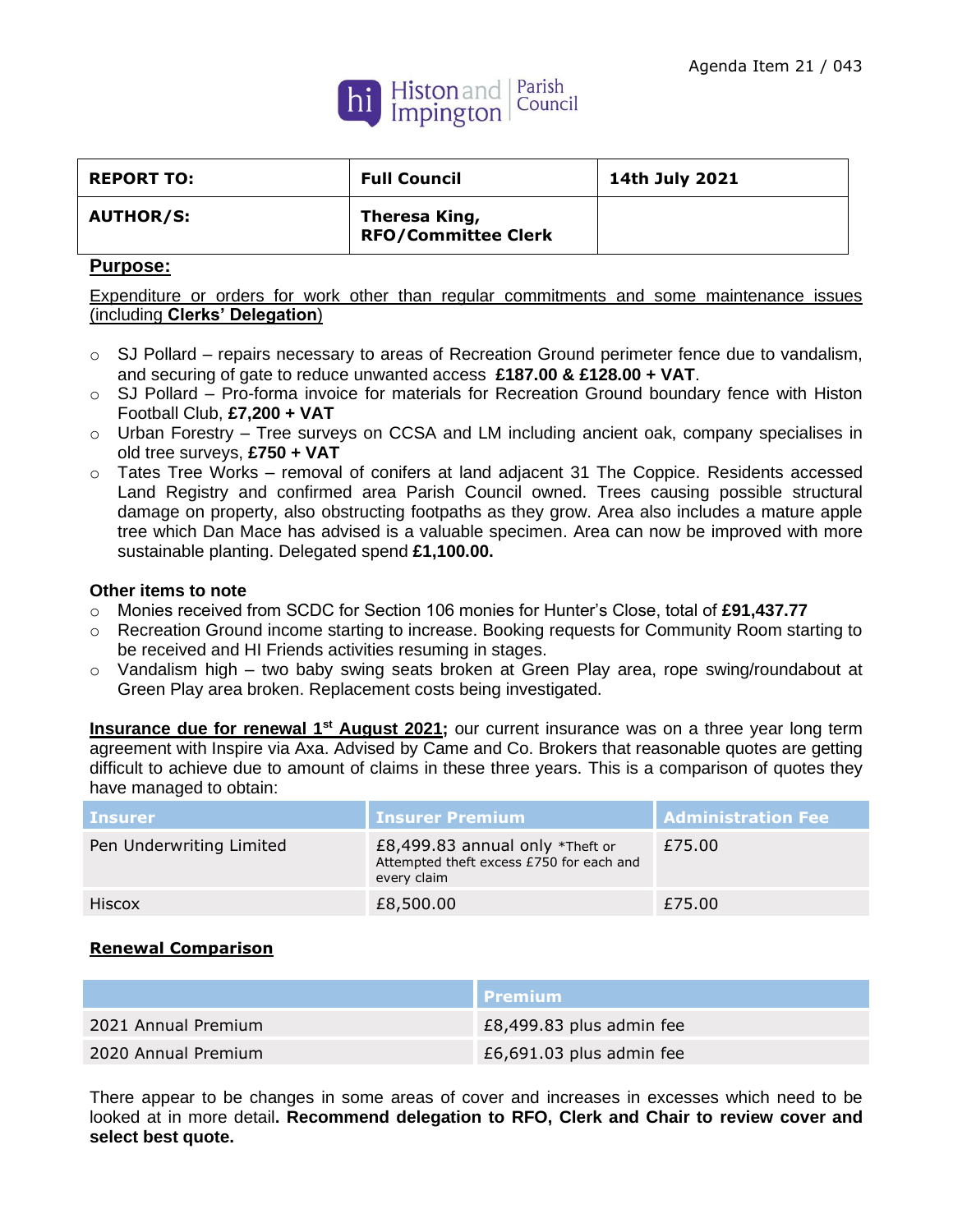| <b>Expenses paid by DDR</b> |                                | <b>Net</b> | Vat    | Gross    | Cost centre |
|-----------------------------|--------------------------------|------------|--------|----------|-------------|
| <b>British Gas</b>          | CKH to 1/7/21 - Estimate       | 12.55      | 0.62   | 13.17    | Env         |
| <b>British Gas</b>          | Rec Electric to 27/06/21       | 415.99     | 83.19  | 499.18   | Rec         |
| <b>British Gas</b>          | Green Feeder Pillar to 31/5/21 | 8.71       | 0.43   | 9.14     | Env         |
| <b>British Gas</b>          | Green Feeder Pillar to 30/6/21 | 8.44       | 0.42   | 8.86     | Env         |
| <b>British Gas</b>          | Rec Gas Bill to 01/07/21       | 62.51      | 3.12   | 65.63    | Rec         |
| Lloyds Bank - Credit Card   | Various                        | 353.81     | 50.77  | 404.58   | Admin       |
|                             |                                |            |        |          |             |
| London Fuel                 | Fuel and Piaggio Fuel          | 72.35      | 14.47  | 86.82    | Rec/Env     |
| Eon                         | $Jul-21$                       | 184.80     | 36.96  | 221.76   | Highways    |
| B&CE                        | Pension                        | 180.40     | 0.00   | 180.40   | Admin       |
| <b>PEAC</b>                 | Office Copier rental quarterly | 185.88     | 37.18  | 223.06   | Admin       |
| <b>Total</b>                |                                | 1,485.44   | 227.16 | 1,712.60 |             |

To list accounts paid by delegated approval, and payment of outstanding accounts  $\circ$  Accounts paid by delegated approval – to note only:

| <b>Accounts for Approval</b>    |                                              |            |          |              |                    |
|---------------------------------|----------------------------------------------|------------|----------|--------------|--------------------|
| <b>Expenses paid by BACS</b>    | <b>Description</b>                           | <b>Net</b> | Vat      | <b>Total</b> | <b>Cost Centre</b> |
| S J Pollard                     | Bowls Club fence - labour invoice            | 1,128.04   | 225.61   | 1,353.65     | Rec                |
| <b>Avocet Cleaning Services</b> | Cleaning for April and May                   | 1,088.66   | 217.74   | 1,306.40     | Admin              |
| S J Pollard                     | <b>Hillier Sculpture repairs</b>             | 242.00     | 48.40    | 290.40       | Env                |
| S J Pollard                     | Repair to rake machine                       | 48.00      | 9.60     | 57.60        | Rec                |
| S J Pollard                     | Repair to Fence gate                         | 187.00     | 37.40    | 224.40       | Rec                |
| S J Pollard                     | Repair to fence mesh panel                   | 128.00     | 25.60    | 153.60       | Rec                |
| <b>NSALG</b>                    | <b>Allotment Society Subs</b>                | 55.00      | 11.00    | 66.00        | Admin              |
| <b>Cromwell Fire</b>            | Fire extinguisher service - pavilion         | 69.59      | 13.92    | 82.51        | Rec                |
| <b>Cromwell Fire</b>            | Fire extinguisher service- Compound          | 136.64     | 27.32    | 163.96       | Rec                |
| <b>Cromwell Fire</b>            | Fire extinguisher service - Burial ground    | 41.31      | 8.26     | 49.57        | Env                |
| <b>Cromwell Fire</b>            | Fire extinguisher service- office            | 54.15      | 10.82    | 64.97        | Admin              |
| <b>Iliffe Print</b>             | Newsletter June 21                           | 480.21     | 0.00     | 480.21       | Admin              |
| <b>Tates Tree Works</b>         | Conifer felling                              | 1,100.00   | 0.00     | 1,100.00     | Env                |
| Kompan                          | Additional cost for see saw seat             | 50.00      | 10.00    | 60.00        | Rec                |
| Amey Cespa                      | Trade Waste Rec June                         | 133.60     | 26.72    | 160.32       | Rec/Env            |
| Amey Cespa                      | Trade Waste Rec June (5th Week)              | 33.40      | 6.68     | 40.08        | Rec/Env            |
| Amey Cespa                      | Trade Waste Burial Ground June               | 66.80      | 13.36    | 80.16        | Env                |
| Amey Cespa                      | Trade Waste Burial Ground June (5th<br>week) | 16.70      | 3.34     | 20.04        | Env                |
| <b>Huws Gray Ridgeons</b>       | <b>Topsoil for Green</b>                     | 108.00     | 21.60    | 129.60       | Env                |
| <b>Travis Perkins</b>           | Noticeboard and seat wood stain              | 55.47      | 11.09    | 66.56        | Env                |
| <b>Avocet Cleaning Services</b> | Cleaning for June including credit note      | 740.79     | 148.15   | 888.94       | Admin              |
| S J Pollard                     | Pro forma - Rec boundary fence materials     | 7,200.00   | 1,440.00 | 8,640.00     | Capital<br>Bid/Rec |